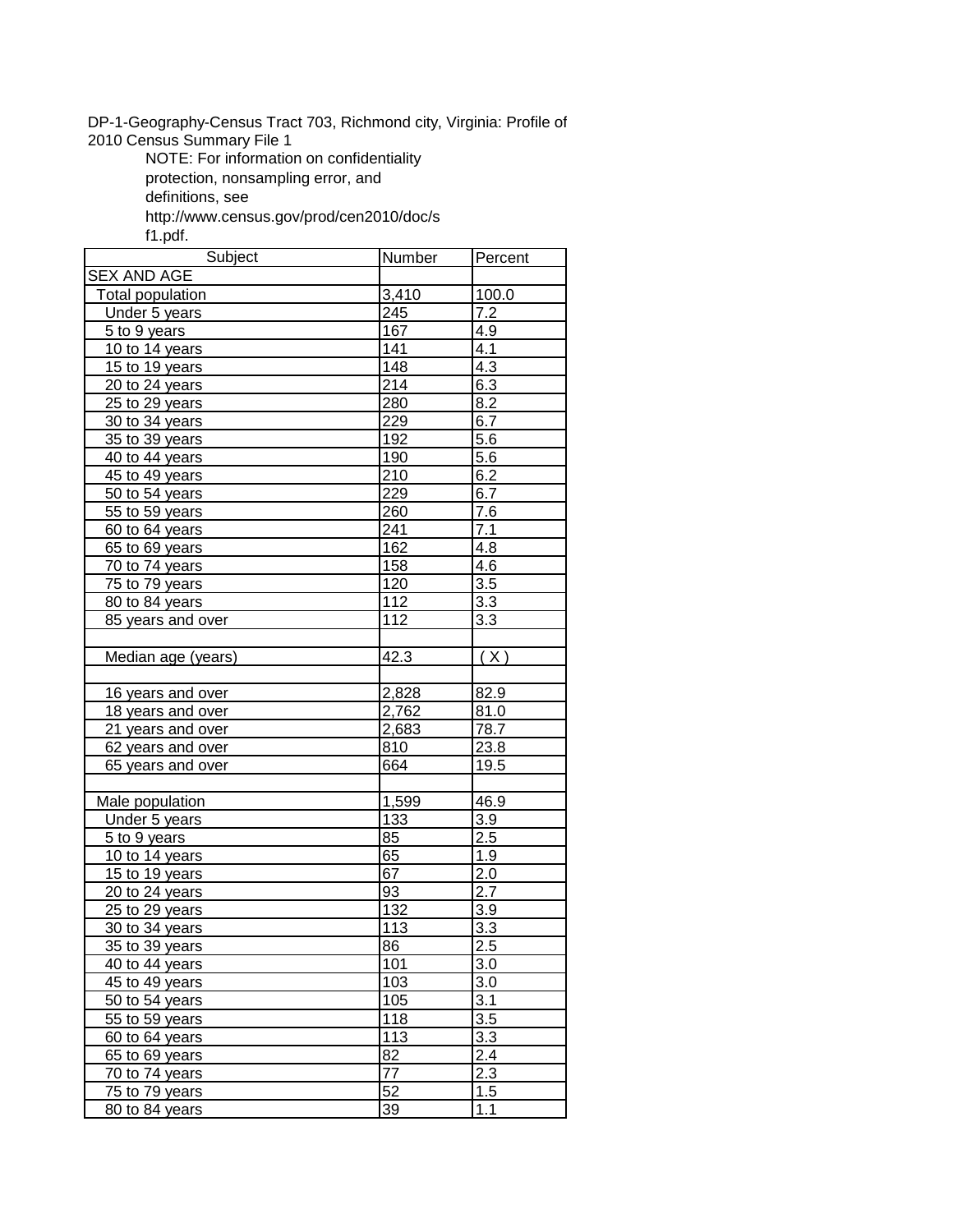| 85 years and over                 | 35               | 1.0              |
|-----------------------------------|------------------|------------------|
|                                   |                  |                  |
| Median age (years)                | 41.4             | (X)              |
|                                   |                  |                  |
| 16 years and over                 | 1,299            | 38.1             |
| 18 years and over                 | 1,271            | 37.3             |
| 21 years and over                 | 1,240            | 36.4             |
| 62 years and over                 | 356              | 10.4             |
| 65 years and over                 | 285              | 8.4              |
|                                   |                  |                  |
| Female population                 | 1,811            | 53.1             |
| Under 5 years                     | 112              | 3.3              |
| 5 to 9 years                      | 82               | 2.4              |
| 10 to 14 years                    | 76               | $2.\overline{2}$ |
| 15 to 19 years                    | 81               | 2.4              |
| 20 to 24 years                    | 121              | 3.5              |
| 25 to 29 years                    | 148              | 4.3              |
| 30 to 34 years                    | 116              | $\overline{3.4}$ |
| 35 to 39 years                    | 106              | 3.1              |
| 40 to 44 years                    | 89               | 2.6              |
| 45 to 49 years                    | 107              | $3.\overline{1}$ |
| 50 to 54 years                    | 124              | 3.6              |
| 55 to 59 years                    | $\overline{142}$ | 4.2              |
| 60 to 64 years                    | 128              | 3.8              |
| 65 to 69 years                    | 80               | 2.3              |
| 70 to 74 years                    | $\overline{81}$  | 2.4              |
| 75 to 79 years                    | 68               | 2.0              |
| 80 to 84 years                    | $\overline{7}3$  | 2.1              |
| 85 years and over                 | 77               | 2.3              |
|                                   |                  |                  |
| Median age (years)                | 43.8             | (X)              |
|                                   |                  |                  |
| 16 years and over                 | 1,529            | 44.8             |
| 18 years and over                 | 1,491            | 43.7             |
| 21 years and over                 | 1,443            | 42.3             |
| 62 years and over                 | 454              | 13.3             |
| 65 years and over                 | 379              | 11.1             |
|                                   |                  |                  |
| <b>RACE</b>                       |                  |                  |
| <b>Total population</b>           | 3,410            | 100.0            |
| One Race                          | 3,322            | 97.4             |
| White                             | 1,801            | 52.8             |
| <b>Black or African American</b>  | 1,311            | 38.4             |
| American Indian and Alaska Native | 16               | 0.5              |
| Asian                             | 54               | 1.6              |
| Asian Indian                      | 11               | 0.3              |
| Chinese                           | 7                | 0.2              |
| Filipino                          | 10               | $0.\overline{3}$ |
| Japanese                          | 0                | 0.0              |
| Korean                            | $\overline{9}$   | 0.3              |
| Vietnamese                        | $\overline{11}$  | 0.3              |
| Other Asian [1]                   | 6                | 0.2              |
| Native Hawaiian and Other Pacific | $\overline{0}$   | 0.0              |
| Native Hawaiian                   | $\mathbf 0$      | 0.0              |
| Guamanian or Chamorro             | $\overline{0}$   | 0.0              |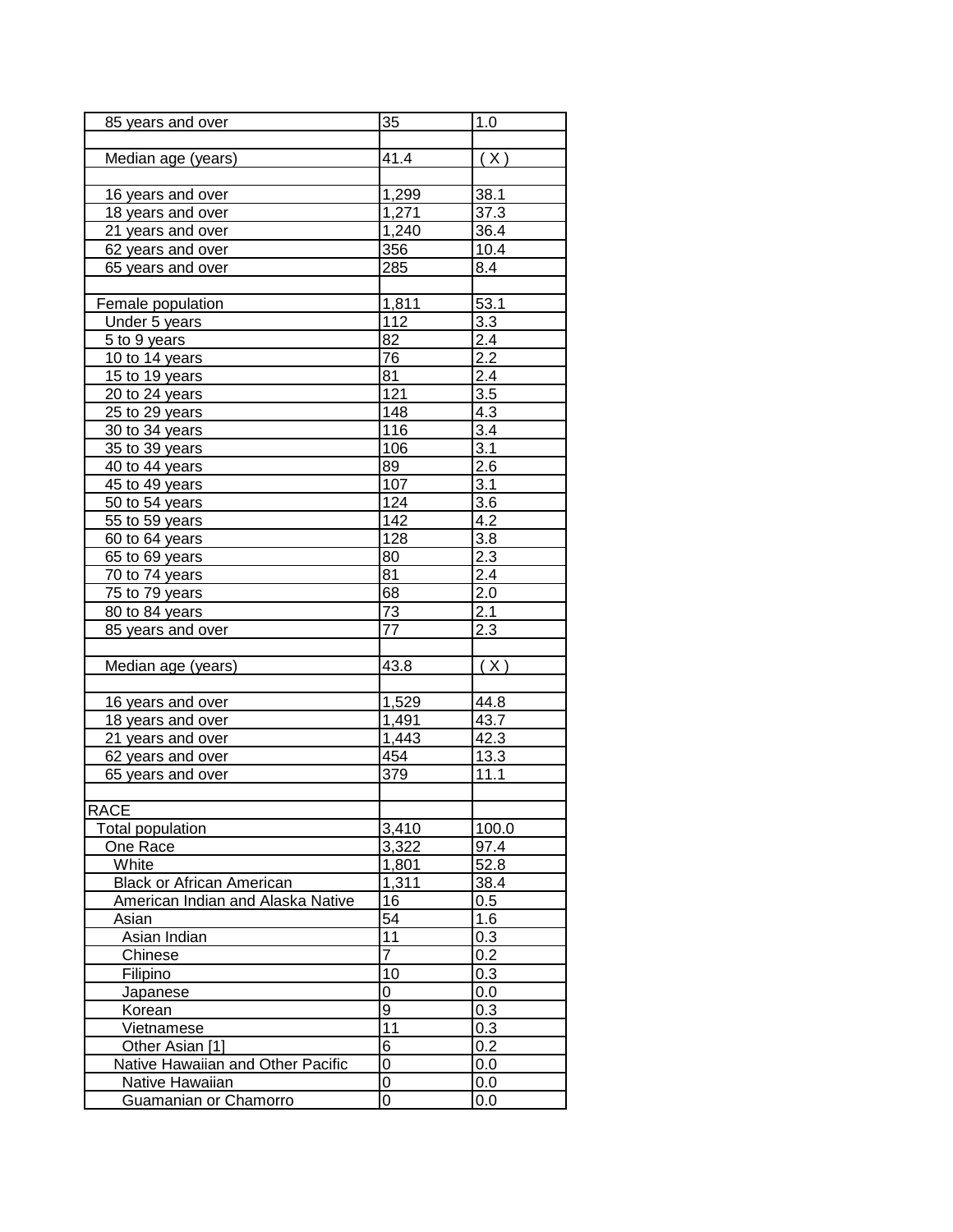| Samoan                                   | 0                       | 0.0              |
|------------------------------------------|-------------------------|------------------|
| Other Pacific Islander [2]               | $\overline{0}$          | 0.0              |
| Some Other Race                          | 140                     | 4.1              |
| Two or More Races                        | 88                      | 2.6              |
| White; American Indian and Alaska        | $\overline{\mathbf{4}}$ | 0.1              |
| White; Asian [3]                         | $\overline{7}$          | 0.2              |
| White; Black or African American [3]     | $\overline{30}$         | 0.9              |
| White; Some Other Race [3]               | 6                       | 0.2              |
|                                          |                         |                  |
| Race alone or in combination with one or |                         |                  |
| White                                    | 1,865                   | 54.7             |
| <b>Black or African American</b>         | 1,377                   | 40.4             |
| American Indian and Alaska Native        | 45                      | 1.3              |
| Asian                                    | 69                      | 2.0              |
| Native Hawaiian and Other Pacific        | $\overline{7}$          | 0.2              |
| Some Other Race                          | 151                     | 4.4              |
|                                          |                         |                  |
| <b>HISPANIC OR LATINO</b>                |                         |                  |
| <b>Total population</b>                  | 3,410                   | 100.0            |
| Hispanic or Latino (of any race)         | 284                     | 8.3              |
| Mexican                                  | 138                     | 4.0              |
| Puerto Rican                             | 34                      | 1.0              |
| Cuban                                    | $\overline{3}$          | 0.1              |
| Other Hispanic or Latino [5]             | 109                     | 3.2              |
| Not Hispanic or Latino                   | 3,126                   | 91.7             |
|                                          |                         |                  |
| HISPANIC OR LATINO AND RACE              |                         |                  |
| <b>Total population</b>                  | 3,410                   | 100.0            |
| Hispanic or Latino                       | 284                     | 8.3              |
| White alone                              | 101                     | 3.0              |
| Black or African American alone          | 27                      | 0.8              |
| American Indian and Alaska Native        | 7                       | 0.2              |
| Asian alone                              | $\overline{2}$          | 0.1              |
| Native Hawaiian and Other Pacific        | 0                       | $0.\overline{0}$ |
| Some Other Race alone                    | $\frac{1}{130}$         | 3.8              |
| Two or More Races                        | 17                      | 0.5              |
| Not Hispanic or Latino                   | 3,126                   | 91.7             |
| White alone                              | 1,700                   | 49.9             |
| <b>Black or African American alone</b>   | 1,284                   | 37.7             |
| American Indian and Alaska Native        | 9                       | 0.3              |
| Asian alone                              | 52                      | 1.5              |
| Native Hawaiian and Other Pacific        | 0                       | 0.0              |
| Some Other Race alone                    | $\overline{10}$         | 0.3              |
| Two or More Races                        | 71                      | 2.1              |
|                                          |                         |                  |
| RELATIONSHIP                             |                         |                  |
| Total population                         | 3,410                   | 100.0            |
| In households                            | 3,215                   | 94.3             |
| Householder                              | 1,530                   | 44.9             |
| Spouse [6]                               | 537                     | 15.7             |
| Child                                    | $\overline{714}$        | 20.9             |
| Own child under 18 years                 | 555                     | 16.3             |
| Other relatives                          | 206                     | 6.0              |
| Under 18 years                           | 74                      | 2.2              |
| 65 years and over                        | 28                      | 0.8              |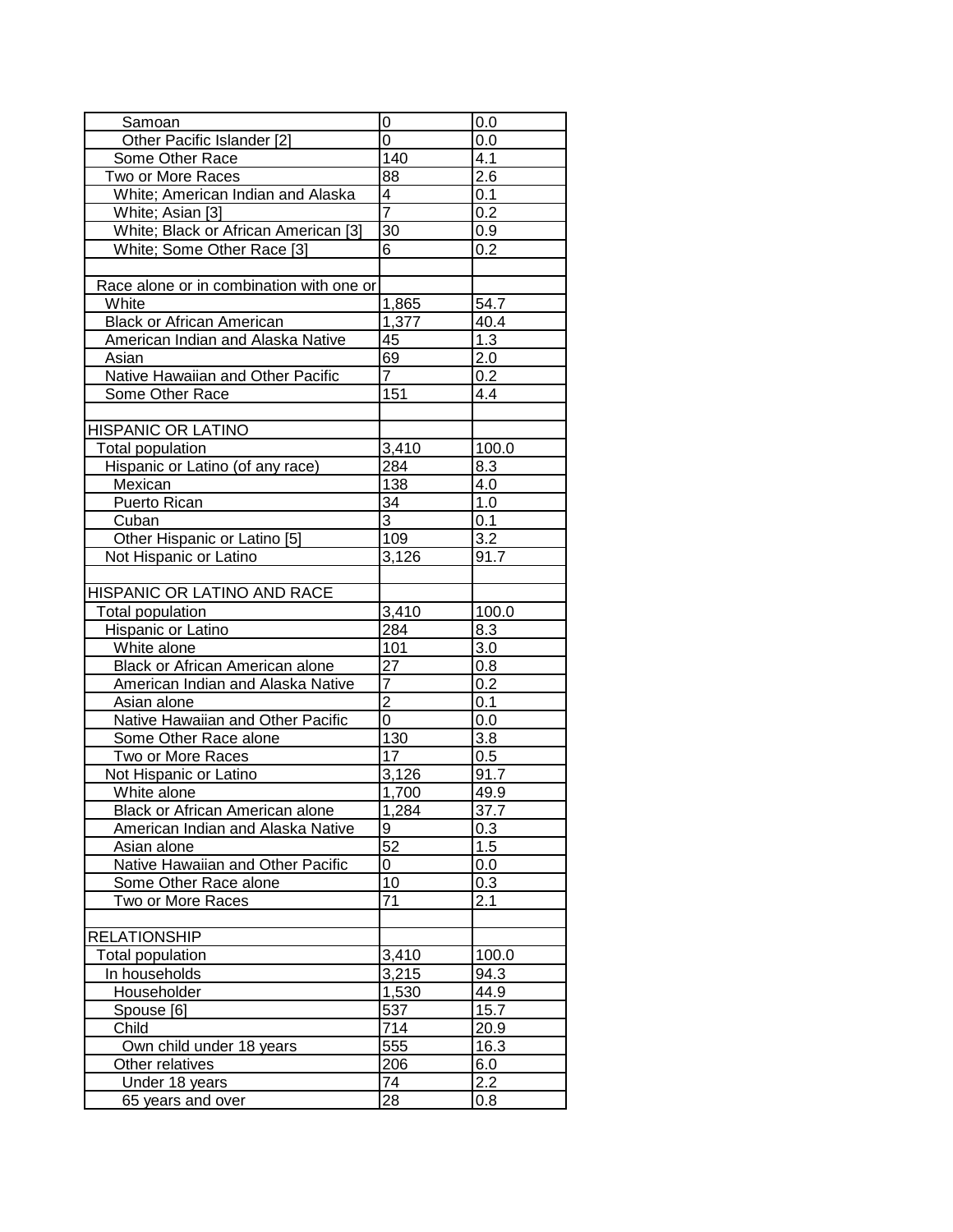| Nonrelatives                               | 228             | 6.7          |
|--------------------------------------------|-----------------|--------------|
| Under 18 years                             | 18              | 0.5          |
| 65 years and over                          | 8               | 0.2          |
|                                            |                 |              |
| Unmarried partner                          | 108             | 3.2          |
| In group quarters                          | 195             | 5.7          |
| Institutionalized population               | 190             | 5.6          |
| Male                                       | 90              | 2.6          |
| Female                                     | 100             | 2.9          |
| Noninstitutionalized population            | 5               | 0.1          |
| Male                                       | $\overline{5}$  | 0.1          |
| Female                                     | 0               | 0.0          |
|                                            |                 |              |
| <b>HOUSEHOLDS BY TYPE</b>                  |                 |              |
| Total households                           | 1,530           | 100.0        |
| Family households (families) [7]           | 790             | 51.6         |
| With own children under 18 years           | 323             | 21.1         |
|                                            |                 |              |
| Husband-wife family                        | 537             | 35.1         |
| With own children under 18 years           | 189             | 12.4         |
| Male householder, no wife present          | 62              | 4.1          |
| With own children under 18 years           | $\overline{28}$ | 1.8          |
|                                            | 191             | 12.5         |
| Female householder, no husband             |                 |              |
| With own children under 18 years           | 106             | 6.9          |
| Nonfamily households [7]                   | 740             | 48.4         |
| Householder living alone                   | 621             | 40.6         |
| Male                                       | 263             | 17.2         |
| 65 years and over                          | 72              | 4.7          |
| Female                                     | 358             | 23.4         |
| 65 years and over                          | 143             | 9.3          |
|                                            |                 |              |
| Households with individuals under 18       | 374             | 24.4         |
| Households with individuals 65 years       | 424             | 27.7         |
|                                            |                 |              |
| Average household size                     | 2.10            | $\lambda$    |
| Average family size [7]                    | 2.84            | (X)          |
|                                            |                 |              |
| <b>HOUSING OCCUPANCY</b>                   |                 |              |
| Total housing units                        | 1,686           | 100.0        |
| Occupied housing units                     | 1,530           | 90.7         |
| Vacant housing units                       | 156             | 9.3          |
| For rent                                   | 108             | 6.4          |
| Rented, not occupied                       | 18              | 1.1          |
| For sale only                              | 11              | 0.7          |
| Sold, not occupied                         | $\overline{5}$  | 0.3          |
| For seasonal, recreational, or             | 5               | 0.3          |
| All other vacants                          | 9               | 0.5          |
|                                            |                 |              |
| Homeowner vacancy rate (percent) [8]       | 1.6             | X            |
| Rental vacancy rate (percent) [9]          | 11.1            | $X^{\prime}$ |
|                                            |                 |              |
| <b>HOUSING TENURE</b>                      |                 |              |
| Occupied housing units                     | 1,530           | 100.0        |
| Owner-occupied housing units               | 683             | 44.6         |
| Population in owner-occupied housing 1,487 |                 | (X)          |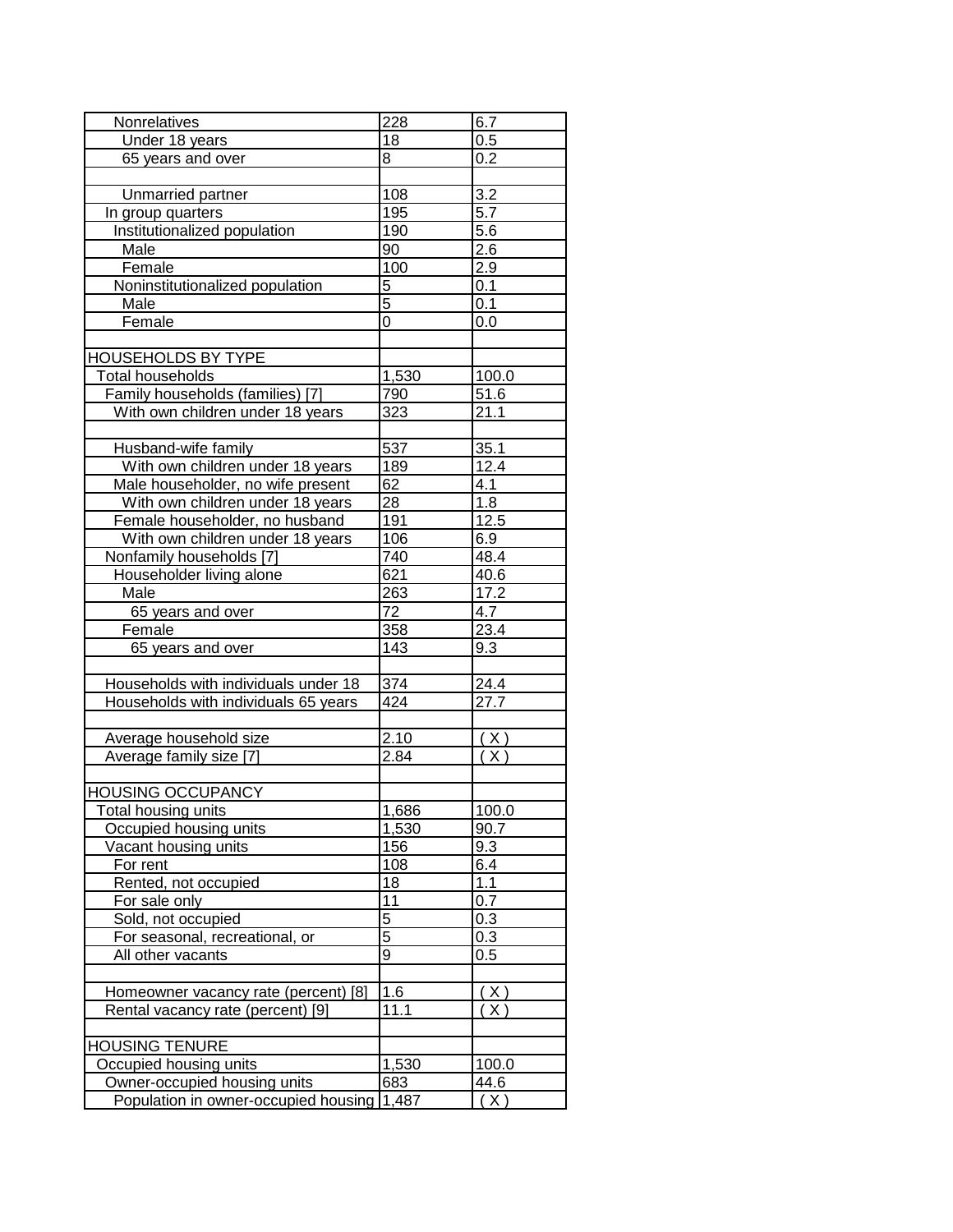| Average household size of owner-            | I2.18 |       |
|---------------------------------------------|-------|-------|
| Renter-occupied housing units               | 847   | 155.4 |
| Population in renter-occupied housing 1,728 |       |       |
| Average household size of renter-           | l2 04 |       |

X Not applicable.

[1] Other Asian alone, or two or more Asian categories.

[2] Other Pacific Islander alone, or two or more Native Hawaiian and Other Pacific Islander categories.

[3] One of the four most commonly reported multiple-race combinations nationwide in Census 2000.

[4] In combination with one or more of the other races listed. The six numbers may add to more than the total population, and the six percentages may add to more than 100 percent because individuals may report more than one race.

[5] This category is composed of people whose origins are from the Dominican Republic, Spain, and Spanish-speaking Central or South American countries. It also includes general origin responses such as "Latino" or "Hispanic."

[6] "Spouse" represents spouse of the householder. It does not reflect all spouses in a household. Responses of "same-sex spouse" were edited during processing to "unmarried partner."

[7] "Family households" consist of a householder and one or more other people related to the householder by birth, marriage, or adoption. They do not include same-sex married couples even if the marriage was performed in a state issuing marriage certificates for same-sex couples. present are tabulated in nonfamily households. "Nonfamily households" consist of people living alone and households which do not have any